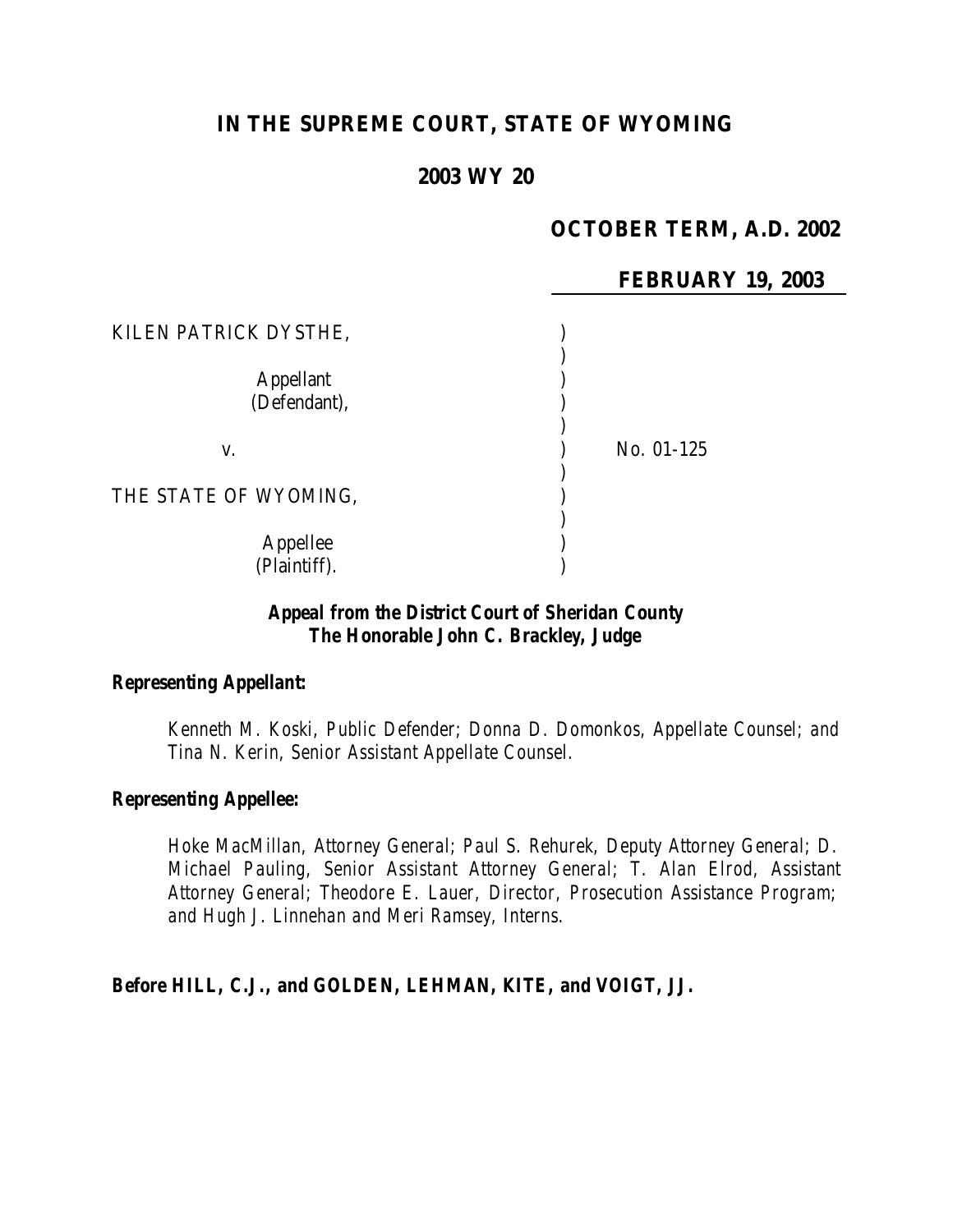# **VOIGT, Justice.**

[¶1] Kilen Patrick Dysthe (Dysthe) appeals his conviction for delivery of a controlled substance, in violation of Wyo. Stat. Ann. § 35-7-1031(a)(ii) (LexisNexis 2001), a felony. The district court sentenced Dysthe to the custody of the Department of Corrections for a period of eighteen to thirty-six months. We reverse.

#### **ISSUES**

[¶2] The issues presented on appeal are:

I. Did the trial court err in excluding two of [Dysthe's] named witnesses, thereby denying him his right to a fair trial and his right to compulsory process?

II. Did the trial court err in excluding evidence relating to the State's witness, Eric Stone?

III. Did the prosecutor commit misconduct in closing argument?

# **FACTS**

[¶3] Dysthe was charged with selling cocaine to Daniel Luke Jacquot (Jacquot) in June 2000. Eric Stone (Stone), a mutual friend, testified that he processed the cocaine into a smokeable form and Jacquot testified that Dysthe, Jacquot, Stone, and Jacquot's brother, John, smoked the cocaine.<sup>1</sup> Jacquot was a participant in drug court, and Jacquot's urine tested positive for cocaine the day after the group allegedly smoked the cocaine. Jacquot testified that he was booked into jail after telling drug court personnel that he had used cocaine. Jacquot told a Division of Criminal Investigation (DCI) agent that Dysthe had sold him the cocaine. An Information charged Dysthe with one count of delivery of a controlled substance, in violation of Wyo. Stat. Ann. § 35-7-1031(a)(ii).

[¶4] The district court entered a scheduling order on September 8, 2000, that required the parties to list witnesses and exhibits by November 13, 2000. On November 9, 2000, Dysthe listed his mother and Stone as witnesses. The State filed a notice of additional witnesses on December 5, 2000, listing a former drug court employee, Bob Green, as a witness. The defense filed its notice of additional witnesses on January 25, 2001, naming Ray Olson and Jodie Bear, drug court employees, as witnesses. These witnesses were to testify about Jacquot's conduct in drug court, specifically that he conspired with other drug court participants to deliver hallucinogenic mushrooms. The next day, the State listed

 <sup>1</sup> Both Stone and Jacquot were granted transactional immunity for their testimony.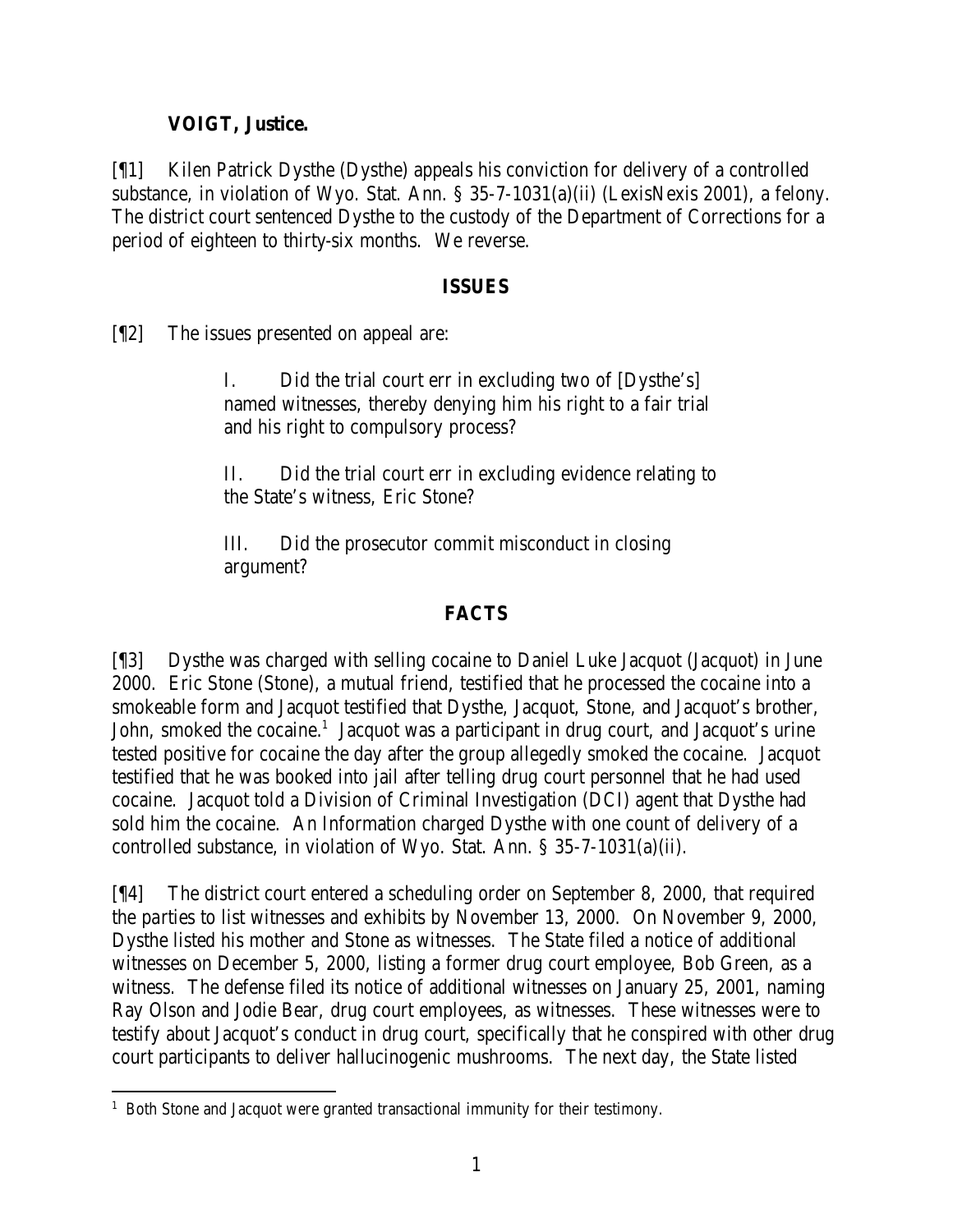Honorable J. John Sampson as a witness, to counter any defense accusations concerning Jacquot's conduct in drug court. The district court held a hearing on the day of trial regarding the various notices and motions related to the additional witnesses. The district court prohibited either party from calling additional witnesses because it was not notified of these witnesses by the court's November 13<sup>th</sup> deadline. The matter proceeded to trial and a jury found Dysthe guilty. This appeal followed.

#### **DISCUSSION**

#### **WITNESS EXCLUSION**

[¶5] Dysthe first argues that the district court erred in precluding the testimony of two defense witnesses, Ray Olson and Jodie Bear, Sheridan drug court personnel, thereby denying him his right to present a defense. Dysthe presents the issue as one of constitutional magnitude, implicating the right to present a defense as guaranteed by the Sixth and Fourteenth Amendments to the United States Constitution, $^2$  and Wyo. Const. art. 1, § 10.<sup>3</sup> A violation of the compulsory process clause of the Sixth Amendment occurs when a defendant is arbitrarily deprived of testimony that would have been relevant, material, and vital to his defense. *United States v. Valenzuela-Bernal*, 458 U.S. 858, 867, 102 S.Ct. 3440, 73 L.Ed.2d 1193 (1982). In *Taylor v. Illinois*, 484 U.S. 400, 407-09, 108 S.Ct. 646, 98 L.Ed.2d 798 (1988), a case involving the violation of a pre-trial discovery order, the United States Supreme Court held that the compulsory process clause is not merely a guarantee that the accused shall have the power to subpoena witnesses, but confers on the accused the fundamental right to present witnesses in his own defense. *Taylor* further held, however, that although a trial court may not ignore a defendant's fundamental right to present witness testimony in his favor, the mere invocation of that right cannot automatically and invariably outweigh countervailing public interests. *Id.* at 410-16. The factors to be weighed in the balance include, but are not limited to the "integrity of the adversary process, which depends both on the presentation of reliable evidence and the rejection of unreliable evidence, the interest in the fair and efficient administration of justice, and the potential prejudice to the truth-determining function of the trial process . . .." *Id.* at 414-15.

[¶6] In *Lawson v. State*, 994 P.2d 943, 946-47 (Wyo. 2000), we adopted the *Taylor* factors and held that the exclusion of alibi testimony was an abuse of discretion where the district court failed to consider any factor other than the defendant's failure to comply with

<sup>&</sup>lt;sup>2</sup> U.S. Const. amend. VI states: "In all criminal prosecutions, the accused shall enjoy the right to  $\ldots$  have compulsory process for obtaining witnesses in his favor . . .." U.S. Const. amend. XIV reads: "[N]or shall any State deprive any person of life, liberty, or property, without due process of law . . .."

<sup>&</sup>lt;sup>3</sup> Wyo. Const. art. 1, § 10 states: "In all criminal prosecutions the accused shall have the right to . . . have compulsory process served for obtaining witnesses . . .."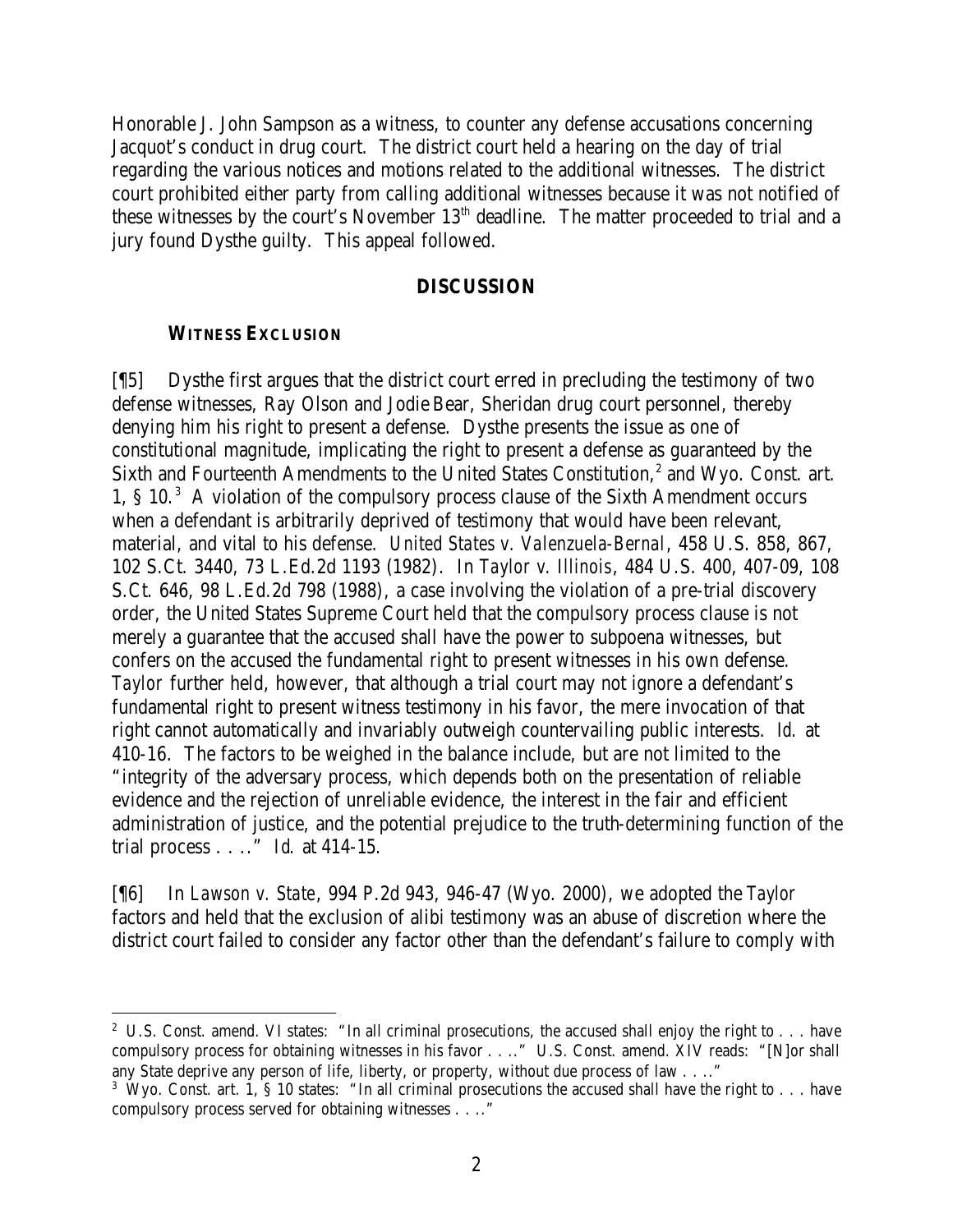the filing date requirement of W.R.Cr.P.  $12.1(a)^4$  and failed to consider the factors articulated in *Taylor*. 5 We have defined judicial discretion as "'a composite of many things, among which are conclusions drawn from objective criteria; it means a sound judgment exercised with regard to what is right under the circumstances and without doing so arbitrarily or capriciously.'" *Vaughn v. State*, 962 P.2d 149, 151 (Wyo. 1998) (*quoting Byerly v. Madsen*, 41 Wash.App. 495, 704 P.2d 1236, 1238 (1985)).

[¶7] In the instant case, the district court required the parties to name their witnesses by November 13, 2000. On January 25, 2001, defense counsel named the two Sheridan drug court personnel as additional witnesses. The State objected to the two witnesses, but also listed Judge Sampson for potential rebuttal. The district court held a hearing on the matter just prior to jury selection, inquired as to the purpose of the proposed testimony, and following counsels' arguments, ruled as follows:

> THE COURT: All right. Well, counsel, this is the way the Court is going to handle this. Both of you are precluded from using Bob Green, Ray Olson, Jody [sic] Bear, Judge Sampson in your cases in chief. I'm not going to get into the merits of the arguments. *But it will be the ruling of the Court that the late filing precludes their use in the case in chief*. If it turns out that, you know, one of you thinks that they are necessary for some sort of proper rebuttal, I'll consider it at that time.

(Emphasis added.)

[¶8] This ruling barred Dysthe from calling the drug court witnesses in his case-in-chief, but it left the door open to their use in rebuttal. Despite this ruling, when defense counsel tried to impeach the credibility of Jacquot, a witness for the State, with questions that would have made such rebuttal appropriate, the district court sustained the State's objection:

> [DEFENSE COUNSEL:] . . . [Jacquot], you just testified that you haven't made any deals with the prosecutor, right?

> > [JACQUOT:] Correct.

<sup>&</sup>lt;sup>4</sup> W.R.Cr.P. 12.1(a) requires that "the defendant shall serve within 10 days, or at such different time as the court may direct, upon the attorney for the state a written notice of defendant's intention to offer a defense of alibi."

<sup>&</sup>lt;sup>5</sup> Because even an error of constitutional proportion is subject to harmless error analysis, that analysis was applied in *Lawson* and the conviction was affirmed. *Lawson*, 994 P.2d at 947.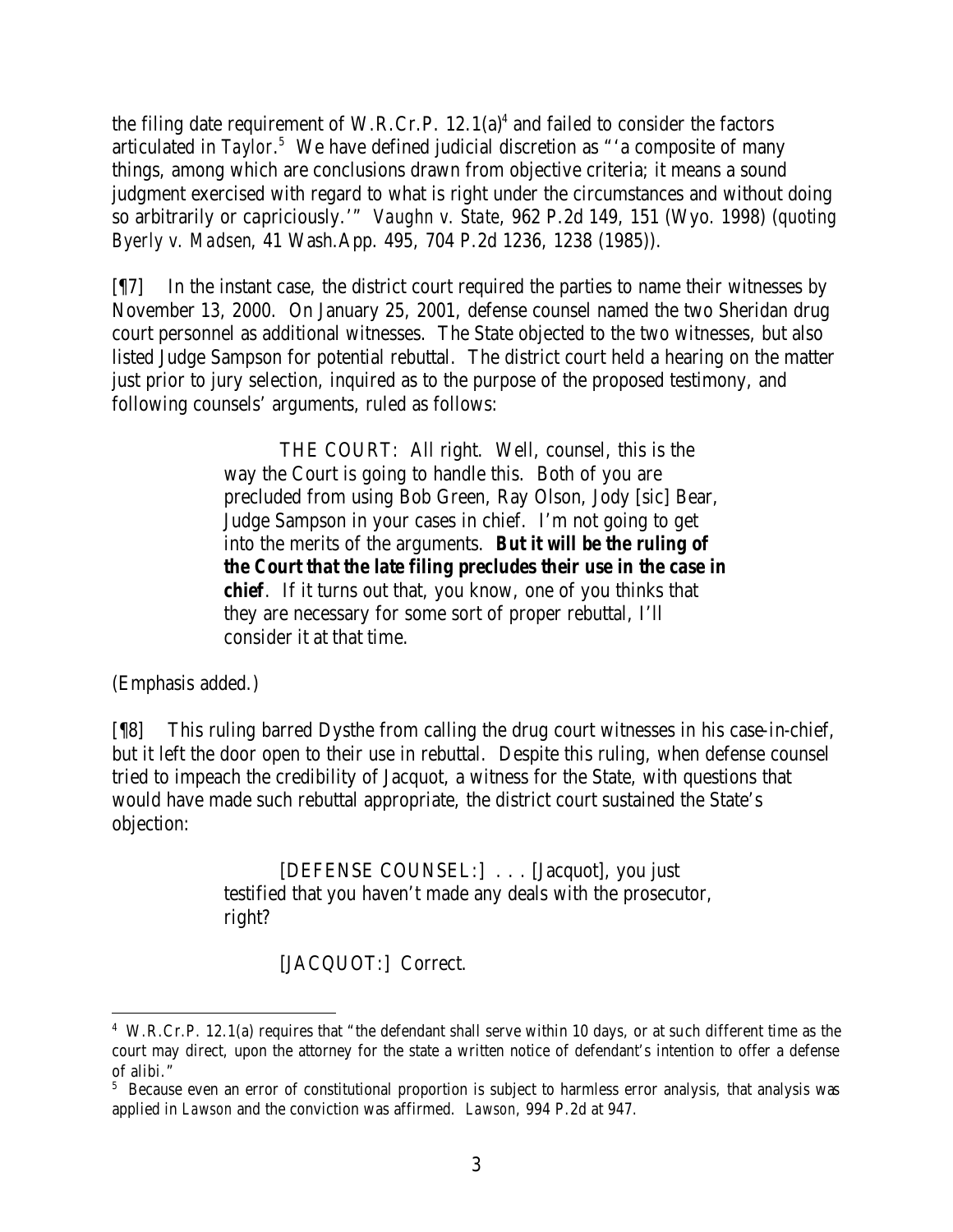[DEFENSE COUNSEL:] Isn't it true that you've—that just within the last month you were in some fairly serious trouble?

[PROSECUTOR:] Objection, Your Honor.

THE COURT: Trouble?

[DEFENSE COUNSEL:] Trouble in Drug Court.

[PROSECUTOR:] It's improper specific acts. Improper under 404, improper under 401, improper under 403, improper under 608 and 609.

THE COURT: Counsel, if you want to approach the bench.

. . .

THE COURT: A couple of questions that you've attempted have incited a narrative response. They haven't been specific enough to limit the testimony to those items required by the rule, and they really haven't been specific enough for me to properly rule on an objection, so if you want to give me an offer of proof as to where you're headed outside the hearing of the jury, maybe I can rule on [the prosecutor's] objection.

[DEFENSE COUNSEL:] I want to ask him if he has been, if he has been threatened with prosecution by Drug Court personnel; and isn't it true that when you or your father objected to the prosecutor's office, the problems were taken care of.

And I don't care if [the prosecutor] did anything or not; this kid thinks that that happened. I want to know his perception of that.

THE COURT: As we talked about before we started the trial, I don't think it's improper for you to ask if someone threatened him with—specifically with respect to his testimony in this case. But both of you are talking generally about drug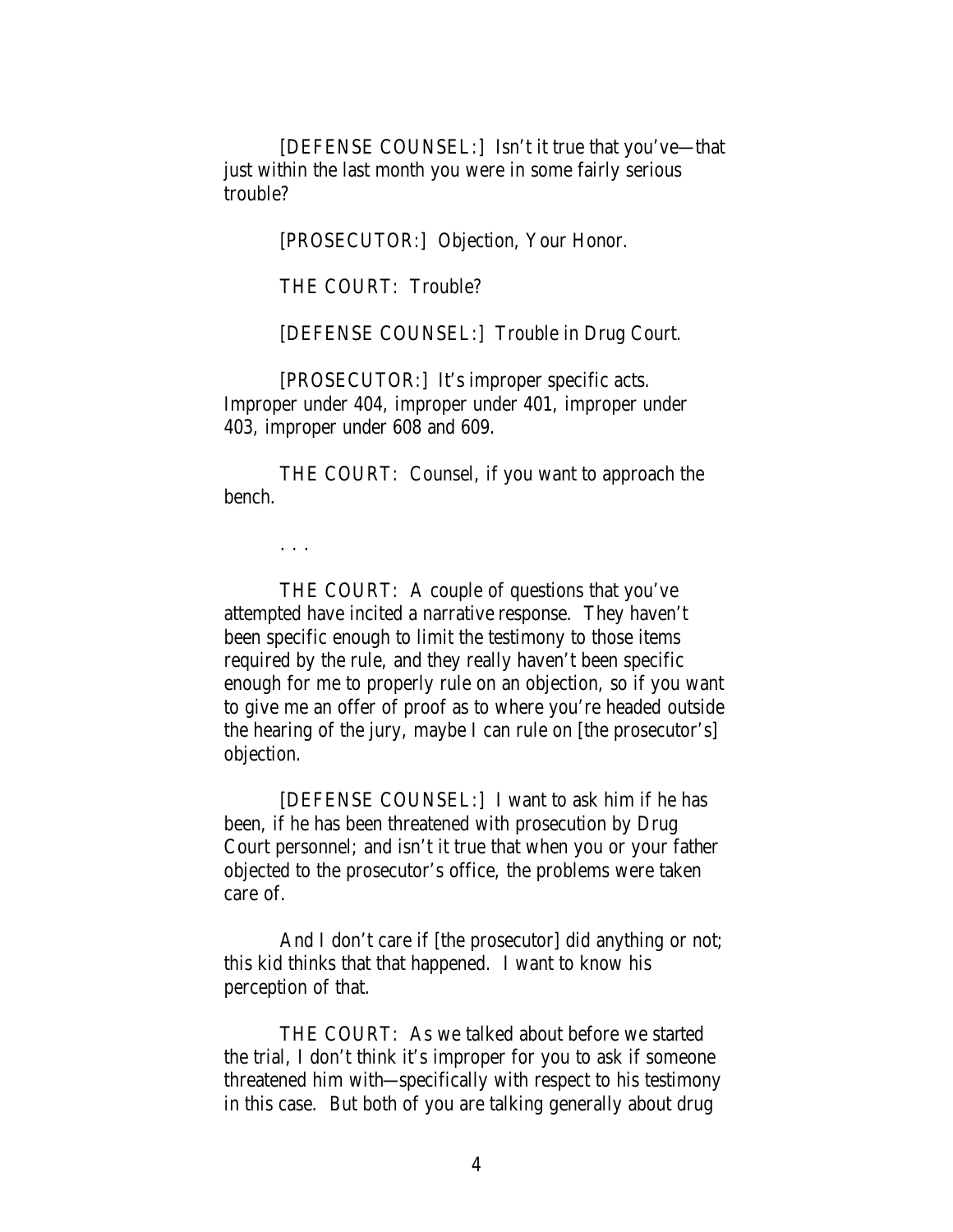use and Drug Court. It may have to do with other cases involving other people. It may be other times. I don't have any idea where you're at. If you make it very specific to testimony in this case, you may inquire. If not, I'm going to sustain the objections.

[DEFENSE COUNSEL:] I can't even get into—I'm not allowed to even ask a question. I get objections all the time.

THE COURT: Did you hear what I just said, though, about making it—well, see you apparently want to inquire as to whether or not he received any pressure that affects his testimony in this case. That's okay. But—

[PROSECUTOR:] Your Honor, I'm sorry to interrupt the Court. He already testified that he did not from my office. If he's going to talk about the other—about these alleged things with Drug Court, which had nothing to do with this case, there's going to be an objection before [defense counsel] is expecting to get the question out, because I don't think it's proper to be in front of the jury and to have all of the innuendos about Drug Court.

THE COURT: That's why it's got to be specific. That's why it's got to be specific about the testimony that he is offering in this case. He has said I don't have any reason to lie; [the prosecutor's] office didn't make a deal with me. Okay.

And so if you say, for example, "Has anyone threatened you regarding your testimony in this case," that's probably appropriate. But these vague generalities about Drug Court and other people using drugs and testifying at other times and all that, it's too confusing; and I'm going to sustain objections to that. So it's up to you.

[¶9] The drug court witnesses were essential to Dysthe's defense in order to attempt to discredit Jacquot, but he was precluded from presenting this evidence in his case-in-chief because of an arbitrary date set by the district court, and he was precluded from presenting it in rebuttal by the district court's decision not to allow counsel to pursue that line of questioning. Because there was no physical evidence, the State's case was based solely on the credibility of its witnesses, and its primary witness had potential credibility issues. The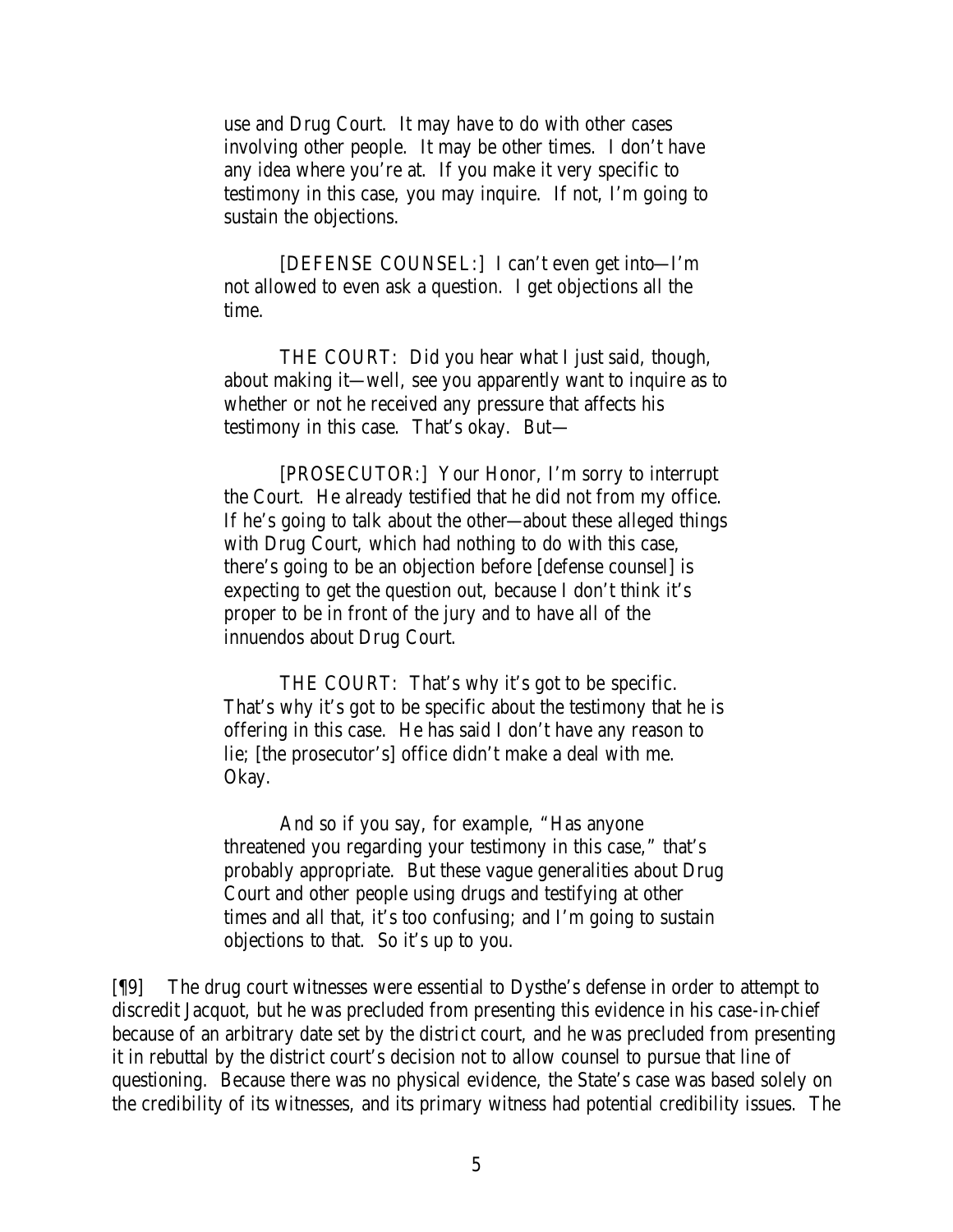district court did not consider any *Taylor* factors in enforcing its pre-trial deadline. We conclude that the evidence of Jacquot's drug court troubles and the possibility of favorable treatment was relevant, material, and vital to the defense in order to attack Jacquot's credibility. The district court abused its discretion in excluding Dysthe's witnesses. $6$ 

[¶10] W.R.A.P. 9.04 states that "[a]ny error, defect, irregularity or variance which does not affect substantial rights shall be disregarded by the reviewing court." W.R.Cr.P. 52(a) and W.R.E. 103(a) contain similar provisions. The test for harmless error stated in the reverse is as follows:

> "'An error is harmful if there is a reasonable possibility that the verdict might have been more favorable to the defendant if the error had never occurred. To demonstrate harmful error, the defendant must show prejudice under "circumstances which manifest inherent unfairness and injustice or conduct which offends the public sense of fair play."' *Johnson v. State*, 790 P.2d 231, 232 (Wyo.1990)."

*Lancaster v. State*, 2002 WY 45, ¶ 28, 43 P.3d 80, 93 (Wyo. 2002) (*quoting Skinner v. State*, 2001 WY 102, ¶ 25, 33 P.3d 758, 767 (Wyo. 2001), *cert. denied*, 122 S.Ct. 1554 (2002)).

> "Before a federal constitutional error can be held harmless, the court must be able to declare its belief that the error was harmless beyond a reasonable doubt. In determining whether reversible error occurred, we ask if the defendant's absence created any reasonable possibility of prejudice. The State must show that an error can pass muster under this standard."

*Skinner*, 2001 WY 102, ¶ 23, 33 P.3d at 766 (*quoting Seeley v. State*, 959 P.2d 170, 178 (Wyo. 1998)).

<sup>&</sup>lt;sup>6</sup> Dysthe's counsel argued to the district court, prior to jury selection, that the prosecutor, as an incentive for Jacquot's testimony

file[d] a motion and basically ha[d] the whole thing quashed and ha[d] the kid taken out of Drug Court, period. . . . The issue in this case is what did that kid think. I think it is very important to show that he's mighty beholden to the prosecutor for coming basically to his rescue, in his eyes.

No doubt, this was the limited subject to which counsel referred during the bench conference when he said, "I want to ask him if he has been, if he has been threatened with prosecution by Drug Court personnel; and isn't it true that when you or your father objected to the prosecutor's office, the problems were taken care of."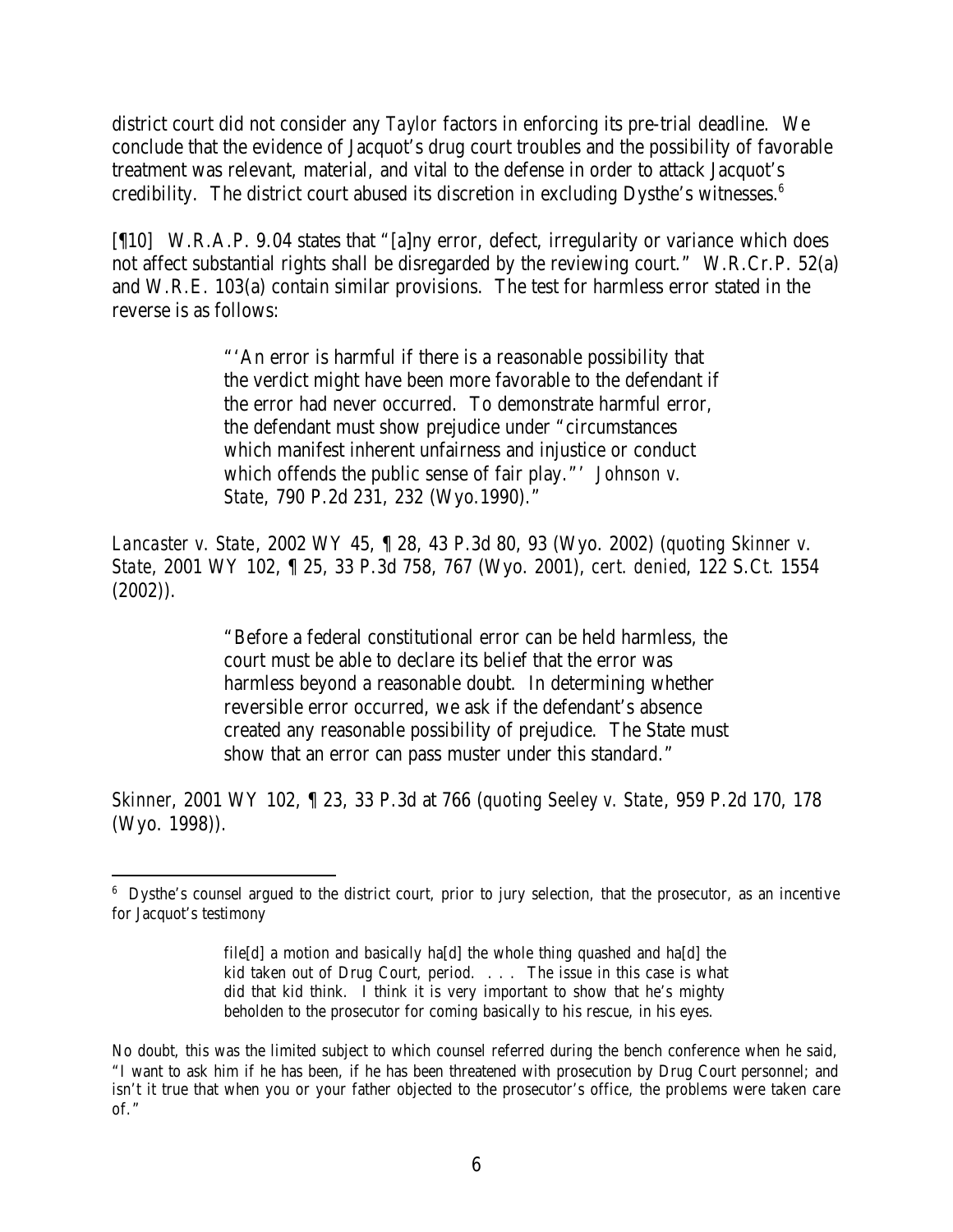[¶11] Nothing in the record indicates that Dysthe ever admitted to selling, using, or even discussing cocaine with any of the State's witnesses. When we consider that no drugs were retrieved or placed into evidence at trial, leaving the State's case totally dependent upon the credibility of its witnesses, we cannot conclude that the error in excluding this testimony was harmless beyond a reasonable doubt.

### **EXCLUSION OF EVIDENCE**

[¶12] Dysthe next argues that the district court erred when it excluded evidence relating to the State's witness, Stone. The State did not present any drugs into evidence. To prove that the controlled substance Dysthe allegedly sold to Jacquot was in fact cocaine, the State called Stone, an admitted drug user, to testify. Stone testified that he considered himself an "expert" on "certain aspects" of cocaine and that the substance he cooked on the day in question was "consistent with [his] familiarity of cocaine . . .."

[¶13] To show that the substance in question may not have been cocaine, but could have been methamphetamine, defense counsel attempted to ask Stone about his experience with methamphetamine:

> [DEFENSE COUNSEL:] Don't they [methamphetamine and cocaine] have the same effect?

> > [STONE:] I'm not sure.

[DEFENSE COUNSEL:] So I take it you haven't done any methamphetamine?

[STONE:] I don't think that's relevant.

[DEFENSE COUNSEL:] Well, you get to answer the question.

[STONE:] Excuse me?

[DEFENSE COUNSEL:] I take it you haven't done methamphetamine?

[STONE:] That's not relevant.

[DEFENSE COUNSEL:] Would you answer the question? Have you done methamphetamine to be able to distinguish the two?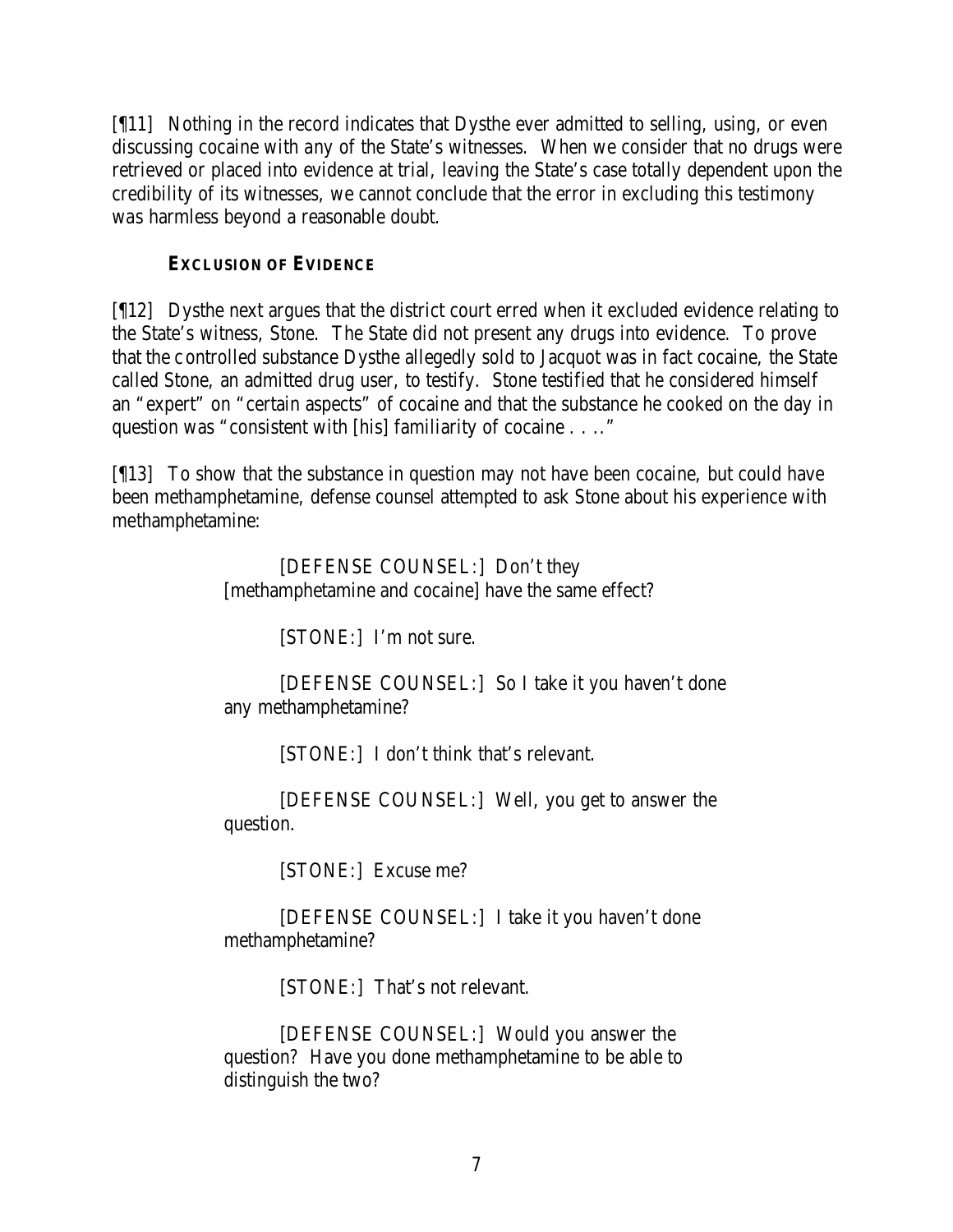[STONE:] No, I will not answer that question.

[DEFENSE COUNSEL:] You have to answer that question.

THE COURT: You know, counsel, this exceeds the scope of the direct and is into a totally different area.

[¶14] The district court then allowed counsel to approach the bench and make an offer of proof out of the hearing of the jury panel. The district court stated that the trial was about cocaine, and Stone had testified that cocaine and methamphetamine were different. Defense counsel pointed out the earlier testimony of a DCI agent who testified that cocaine and methamphetamine have virtually similar effects. From the record, we discern that defense counsel was referring to the following:

> [DEFENSE COUNSEL:] You said that speed—or meth or cocaine is a powerful central nervous system stimulant, right?

> > [AGENT:] Yes.

[DEFENSE COUNSEL:] Speed is, too, isn't it, methamphetamine?

[AGENT:] Yes, it is.

[DEFENSE COUNSEL:] You said that coke speeds up your heart?

[AGENT:] Yes.

[DEFENSE COUNSEL:] Meth speeds up your heart, as well, does it not?

[AGENT:] Yes, it does.

[DEFENSE COUNSEL:] You said that cocaine creates a sense of euphoria?

[AGENT:] Yes.

[DEFENSE COUNSEL:] And speed does exactly the same thing, doesn't it?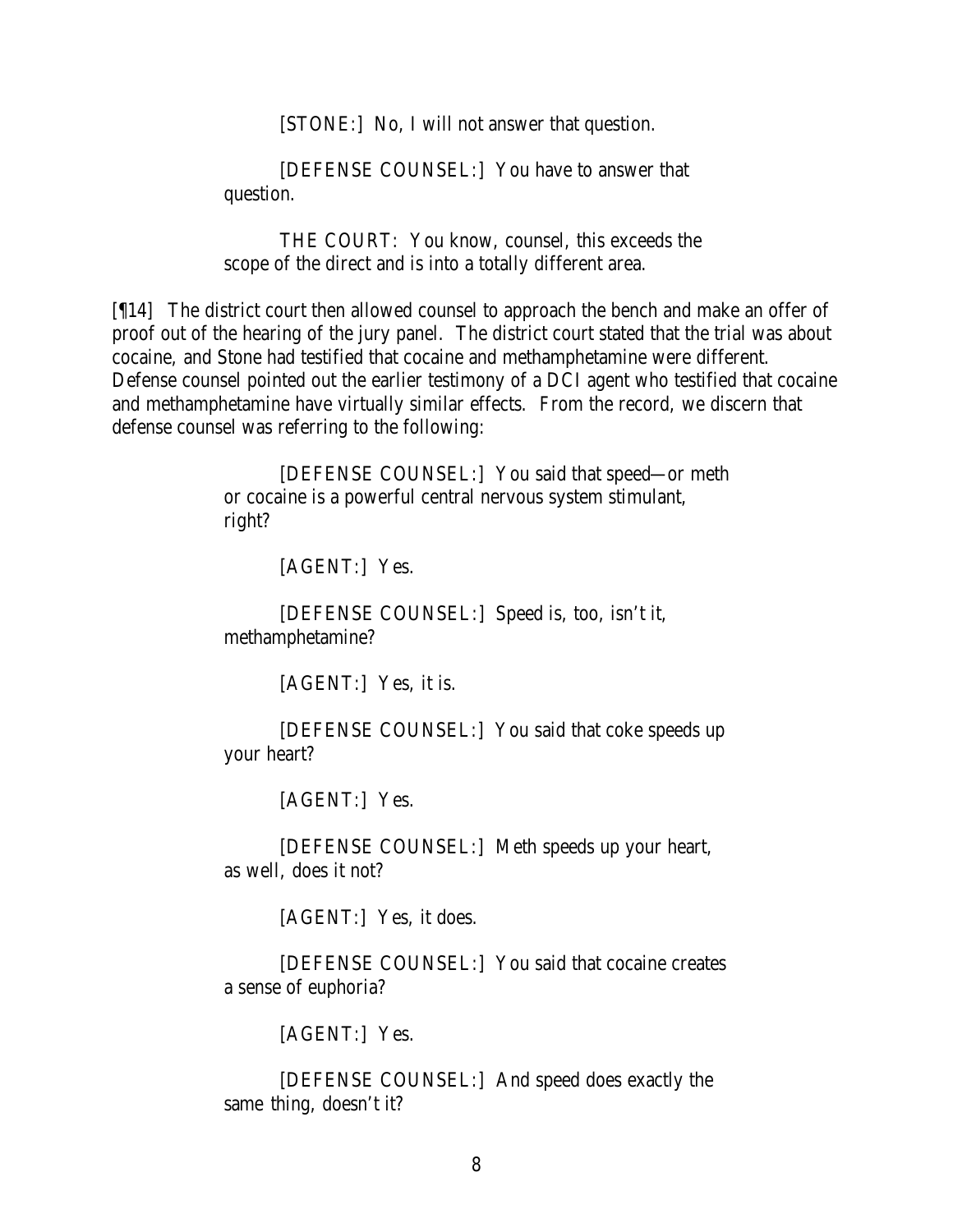[AGENT:] Yes, essentially.

. . .

[DEFENSE COUNSEL:] To know the difference between speed—well, it would take a chemist or somebody trained in chemistry or pharmacology to be able to answer that question, wouldn't it?

[AGENT:] What was the question? I'm sorry.

[DEFENSE COUNSEL:] The chemical, the chemical relationship between speed and cocaine.

[AGENT:] I would assume so, yes.

[¶15] After defense counsel reminded the district court about this testimony, the following exchange occurred:

> THE COURT: The trial is about cocaine. The witness testified that cocaine and methamphetamine are different. I don't see any reason why you need to continue with this line of questioning.

[DEFENSE COUNSEL:] Your Honor, the police officer testified that they have virtually identical effects. They speed up the heart; they make people feel good.

THE COURT: What does methamphetamine have to do with this trial?

[DEFENSE COUNSEL:] This substance may very well be methamphetamine and not cocaine. How do we prove it's not methamphetamine? There's no chemical result. We have three little drug addicts who are saying it's cocaine, and there's no proof. We have a police officer who say [sic] they are identical in their effect; and if he wants to distinguish the two, this expert, I should be able to inquire about his expertise in methamphetamine.

THE COURT: He didn't say he was an expert in methamphetamine.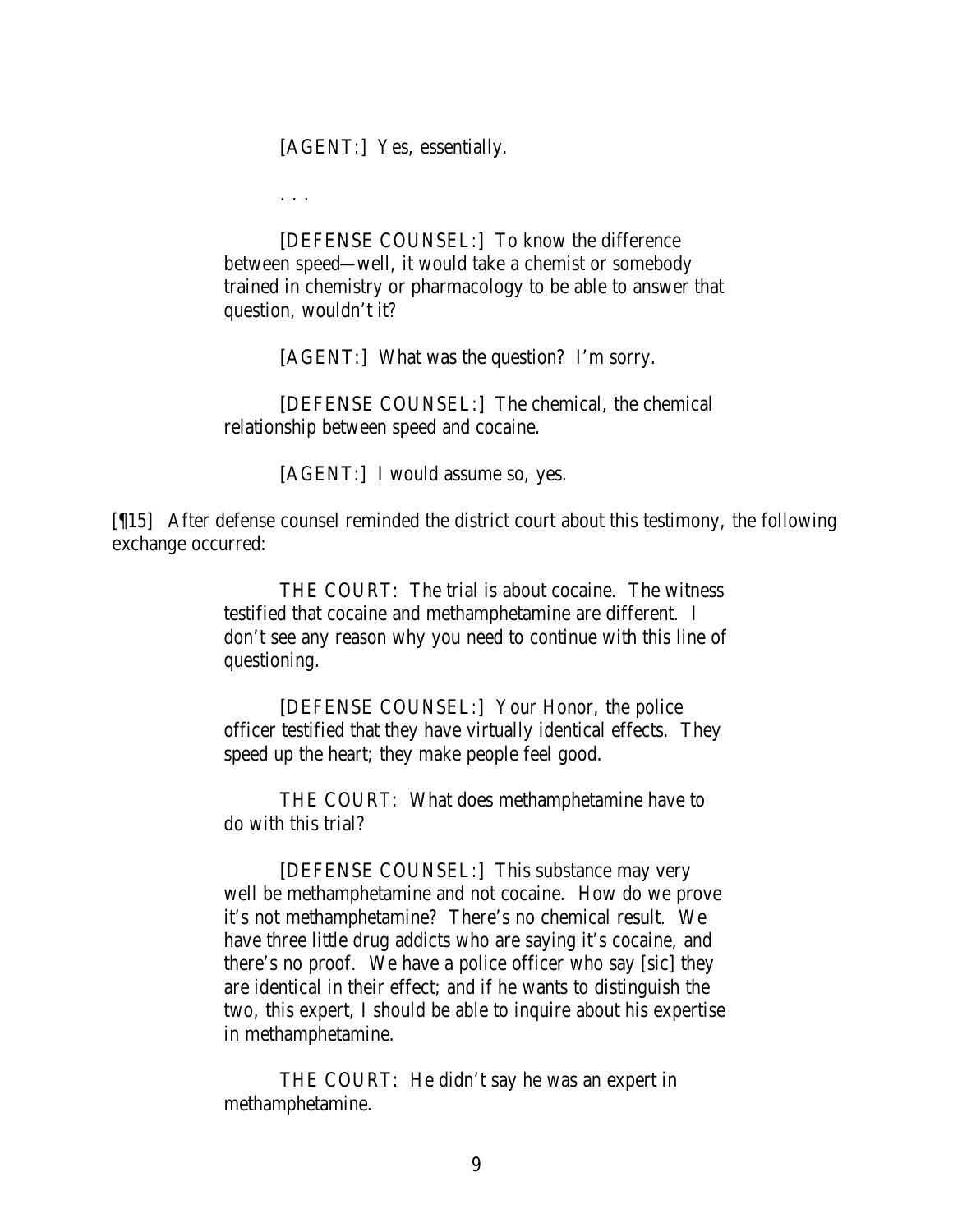[DEFENSE COUNSEL:] The State is offering him as an expert.

THE COURT: Not in methamphetamine. And I don't think they are offering him as an expert. He's testifying as to his personal experience, certainly not as an expert in the legal sense of the word.

[DEFENSE COUNSEL:] Okay. I made my objection.

THE COURT: Okay. So discontinue the line of inquiry referencing methamphetamine.

[¶16] An evidentiary ruling of the district court is reviewed pursuant to the following standard:

> Such decisions are within the sound discretion of the trial court and will not be disturbed absent a clear abuse of discretion. . . . Determining whether the trial court abused its discretion involves the consideration of whether the court could reasonably conclude as it did, and whether it acted in an arbitrary or capricious manner. . . .

A trial court's evidentiary rulings "'are entitled to considerable deference,'" and will not be reversed on appeal so long as "'there exists a legitimate basis for the trial court's ruling  $\ldots$ "

*Lancaster*, 2002 WY 45, ¶ 11, 43 P.3d at 87 (*quoting Robinson v. State*, 11 P.3d 361, 367 (Wyo. 2000), *cert. denied*, 532 U.S. 980 (2001)).

[¶17] W.R.E. 103 provides:

. . .

(a) *Effect of erroneous ruling*. – Error may not be predicated upon a ruling which admits or excludes evidence unless a substantial right of the party is affected, and

> (2) Offer of Proof. – In case the ruling is one excluding evidence, the substance of the evidence was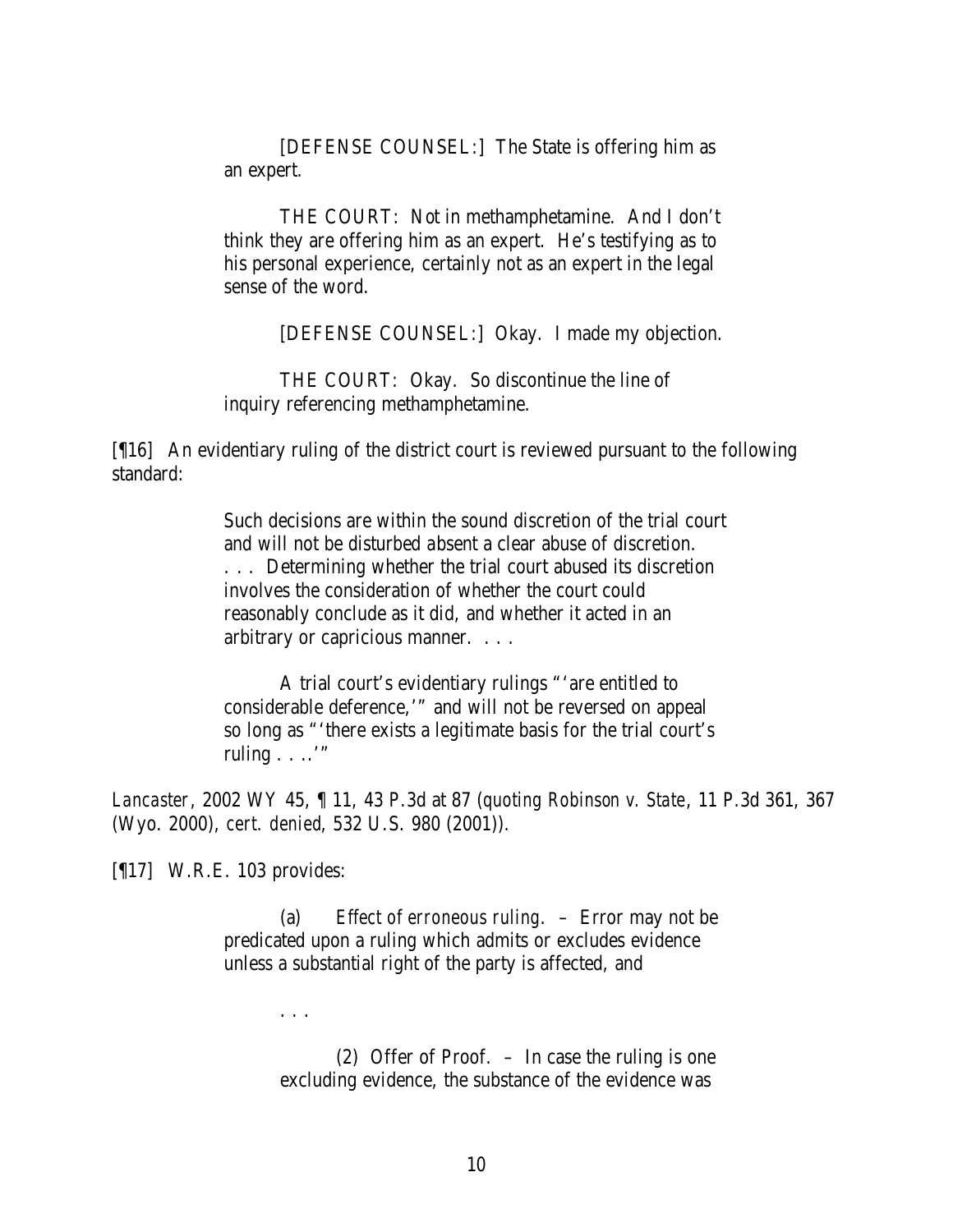made known to the court by an offer or was apparent from the context within which questions were asked.

### W.R.E. 611(b) provides:

*Scope of cross-examination.* – Cross-examination should be limited to the subject matter of the direct examination and matters affecting the credibility of the witness. The court may, in the exercise of discretion, permit inquiry into additional matters as if on direct examination.

[¶18] This Court has stated that the State may rely on circumstantial evidence to prove the identity of a controlled substance because "'unlawful distribution of a substance, which by its nature is to be consumed, should not escape prosecution because the state could not seize a sample of the substance.'" *Urrutia v. State*, 924 P.2d 965, 968 (Wyo. 1996) (*quoting Lobatos v. State*, 875 P.2d 716, 720 (Wyo. 1994)). One of the circumstances relied upon by the State in that regard was the fact that Stone believed the substance to have been cocaine. Defense counsel's cross-examination of both the DCI agent and Stone concerning the similarity between cocaine and methamphetamine clearly was meant to show that the two substances are so similar in effect that they may be confused by a user. The State did not object during the cross-examination of either witness. Yet the district court, on its own initiative, halted the cross-examination of Stone on the ground that it was beyond the scope of the direct examination.

[¶19] The general rule that evidentiary decisions are within the sound discretion of the trial court applies to decisions made under W.R.E. 611(b). *Caterpillar Tractor Co. v. Donahue*, 674 P.2d 1276, 1285-86 (Wyo. 1983); *Grabill v. State*, 621 P.2d 802, 814 (Wyo. 1980). The exercise of that discretion must, however, be guided by recognized principles of law. One of those principles is that wide latitude should be permitted in the cross-examination of an adverse witness. *In re Morton's Estate*, 428 P.2d 725, 733 (Wyo. 1967). Further, when a matter is raised during direct examination, the adverse party may then explore that matter on cross-examination. *Summers v. State*, 725 P.2d 1033, 1046 (Wyo. 1986) (*quoting Kwallek v. State*, 596 P.2d 1372, 1378 (Wyo. 1979)). Once a party opens the door to a line of questions, "he cannot complain that the [adverse party] asked . . . similar questions." *Hodges v. State*, 904 P.2d 334, 343 (Wyo. 1995). In some cases, the constitutional right to confront witnesses may even require the trial court to allow cross-examination that goes beyond the scope of direct examination to test credibility. *Jones v. State*, 735 P.2d 699, 702 (Wyo. 1987); *Lindsey v. State*, 725 P.2d 649, 658 (Wyo. 1986); *Story v. State*, 721 P.2d 1020, 1034 (Wyo.), *cert. denied*, 479 U.S. 962 (1986), *cert. denied*, 498 U.S. 836 (1990).

[¶20] It has also been held: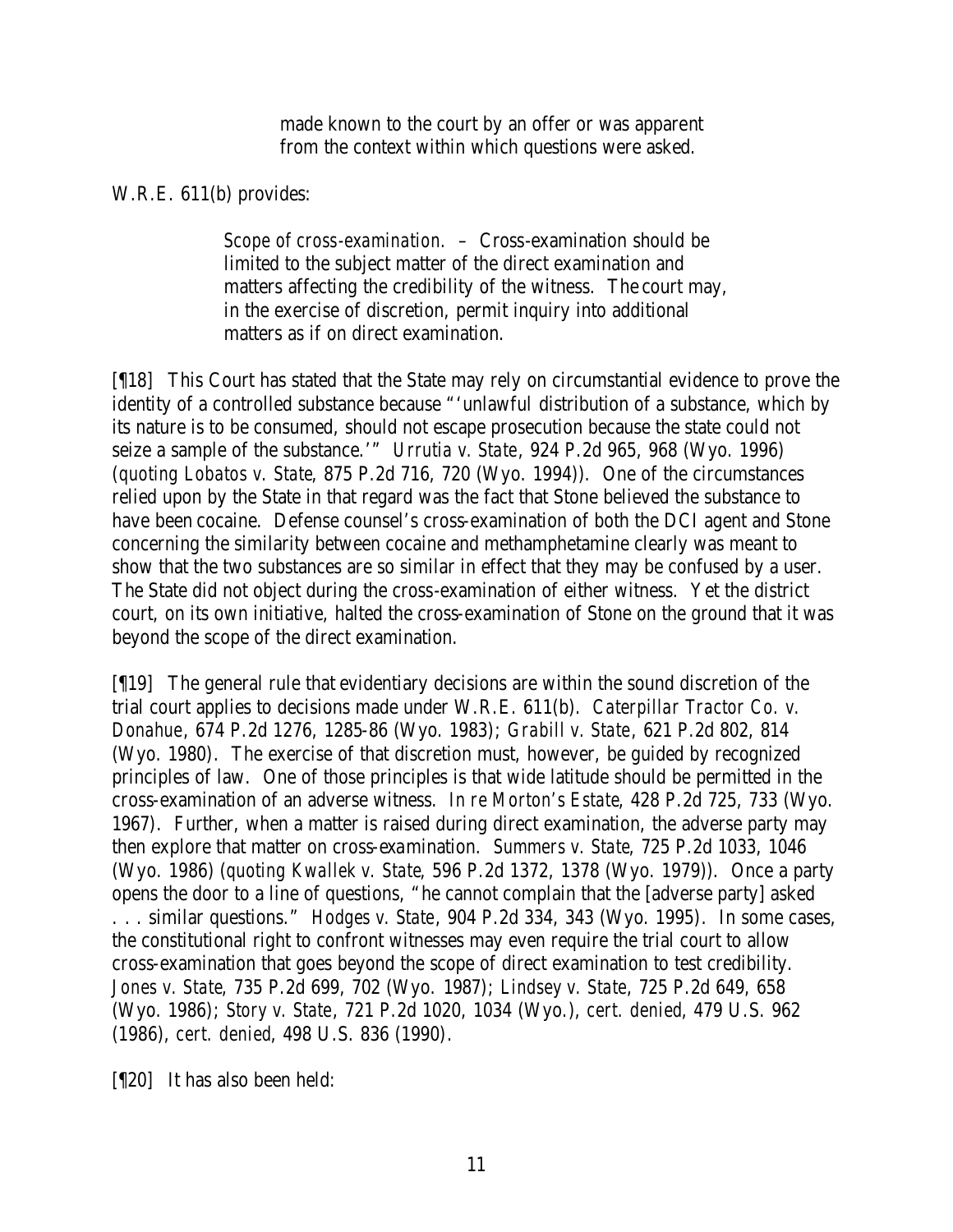It is well established that the scope of proper crossexamination may extend to the whole transaction of which the witness has testified, or it may be employed to elicit any matter which may tend to overcome, qualify or explain the testimony given by a witness on his direct examination.

*People v. Dotson*, 46 Cal.2d 891, 299 P.2d 875, 879 (1956).

[A party] cannot adopt a strategy and at the same time preclude the [adverse party] from testing its validity by crossexamination . . . .

*Com. v. Williams*, 227 Pa.Super. 103, 323 A.2d 135, 140 (1974). *See also Roby v. State*, 587 P.2d 641, 650 (Wyo. 1978) (Raper, J., dissenting, with whom Thomas, J., joins). The district court violated these rules in this case when it *sua sponte* declared defense counsel's questions to be beyond the scope of direct examination. Stone testified that it was his opinion that the drug involved was cocaine. Through his questions about the similarity between the effects of cocaine and methamphetamine, defense counsel attempted to test the basis for that opinion. Those questions certainly were not beyond the scope of Stone's direct examination. The State's strategy was to prove one element of the crime that Dysthe had delivered cocaine—through the opinion testimony of one of the users. The State certainly could not then object because Dysthe attempted to test that opinion. Perhaps that is why the State did not object.

[¶21] We conclude that the district court's ruling constituted an abuse of discretion. As we have previously stated, because no drug was retrieved and entered into evidence, the State's case was based solely on the credibility of its witnesses. In testing Stone's credibility, defense counsel was entitled to explore the foundation for his opinion. Furthermore, this was not harmless error due to the importance of Stone's opinion to the State's case.

#### **PROSECUTORIAL MISCONDUCT**

[¶22] Dysthe's last argument is that the prosecutor committed misconduct in his closing argument. Allegations of prosecutorial misconduct are reviewed

> "by reference to the entire record and hinge on whether a defendant's case has been so prejudiced as to constitute denial of a fair trial. Similarly, the propriety of any comment within a closing argument is measured in the context of the entire argument. . . . [R]eversal is not warranted unless a reasonable probability exists, absent the error, that the appellant may have enjoyed a more favorable verdict."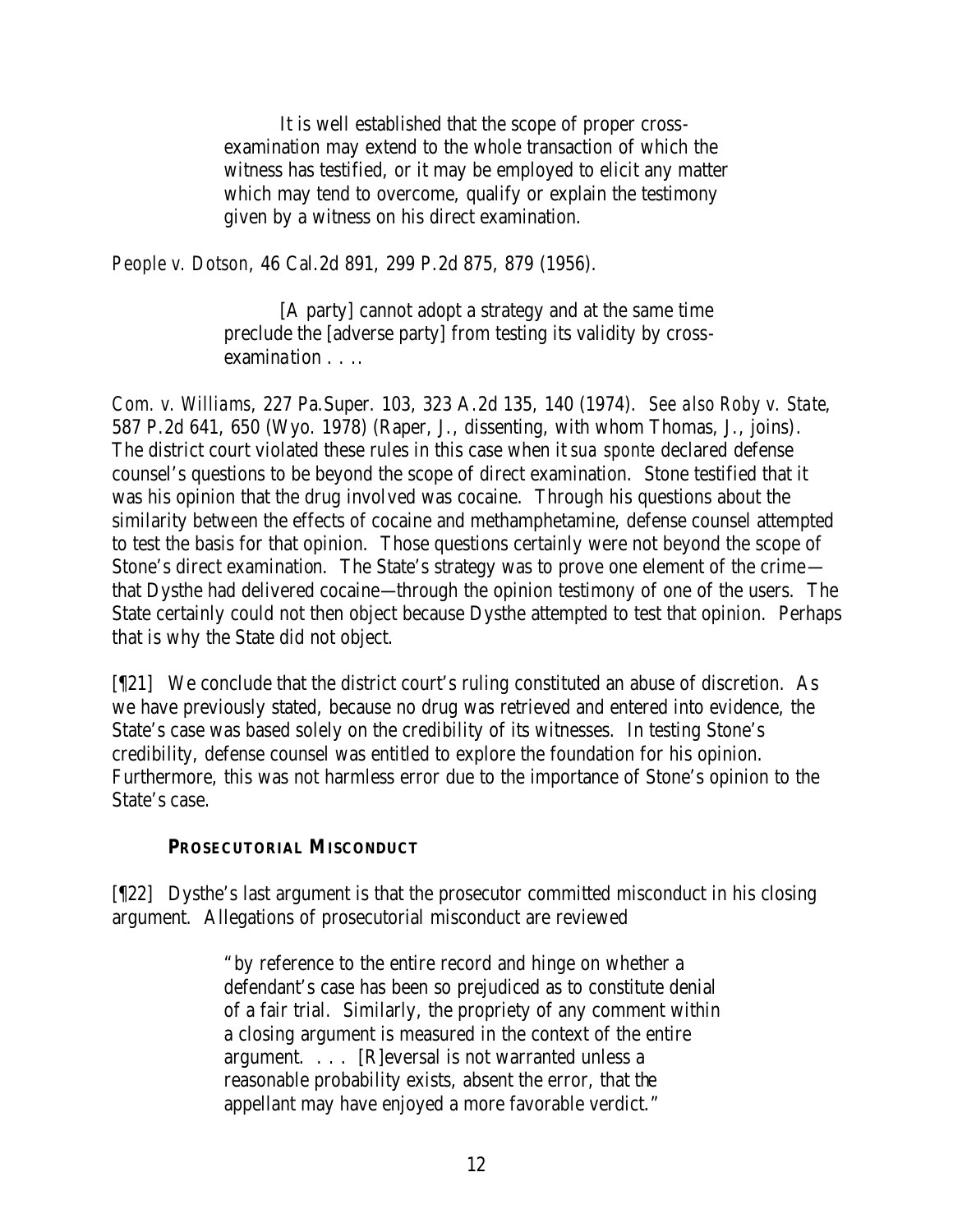*Mazurek v. State*, 10 P.3d 531, 542 (Wyo. 2000) (*quoting English v. State*, 982 P.2d 139, 143 (Wyo. 1999)). The burden of proof is assigned to the defendant. *Tennant v. State*, 786 P.2d 339, 346 (Wyo. 1990).

[¶23] Because no objection to the prosecutor's closing argument was made at trial, we review the claim under our plain error standard. *Mitchell v. State*, 982 P.2d 717, 723-24 (Wyo. 1999). "'Plain error exists when 1) the record is clear about the incident alleged as error; 2) there was a transgression of a clear and unequivocal rule of law; and 3) the party claiming the error was denied a substantial right which materially prejudiced him.'" *Mazurek*, 10 P.3d at 535 (*quoting Yetter v. State*, 987 P.2d 666, 668 (Wyo. 1999)). Prejudice results if Dysthe can show that he was not allowed a trial on its own merits. *Mazurek*, 10 P.3d at 536. Where the plain error elements are met, we may correct the error if it ""seriously affect[s] the fairness, integrity, or public reputation of judicial proceedings."' . . ." *Johnson v. United States*, 520 U.S. 461, 469-70, 117 S.Ct. 1544, 137 L.Ed.2d 718 (1997) (*quoting United States v. Olano*, 507 U.S. 725, 736, 113 S.Ct. 1770, 123 L.Ed.2d 508 (1993), *cert. denied*, 519 U.S. 931 (1996)).

[¶24] Closing arguments must be based upon the evidence submitted to the jury. The purpose of closing argument is to allow counsel to offer ways of viewing the significance of the evidence. *Hopkinson v. State*, 632 P.2d 79, 145 (Wyo. 1981). Prosecutors, just like defense counsel, may review the evidence and suggest to the jury inferences based thereon. *Trujillo v. State,* 2002 WY 51, ¶ 5 n.2, 44 P.3d 22, 24 n.2 (Wyo. 2002) (*quoting Browder v. State,* 639 P.2d 889, 893 (Wyo. 1982)). There are limits, however, on prosecutor's closing arguments that are designed to insure the fairness of the trial and prevent compromise of the judicial system. We have recently adopted the broad guidelines found in I A.B.A., Standards for Criminal Justice 3-5.8 at 3.87 to 3.88 (2d ed. 1980):

> "(a) The prosecutor may argue all reasonable inferences from evidence in the record. It is unprofessional conduct for the prosecutor intentionally to misstate the evidence or mislead the jury as to the inferences it may draw.

> (b) It is unprofessional conduct for the prosecutor to express his or her personal belief or opinion as to the truth or falsity of any testimony or evidence or the guilt of the defendant.

> (c) The prosecutor should not use arguments calculated to inflame the passions or prejudices of the jury.

> (d) The prosecutor should refrain from argument which would divert the jury from its duty to decide the case on the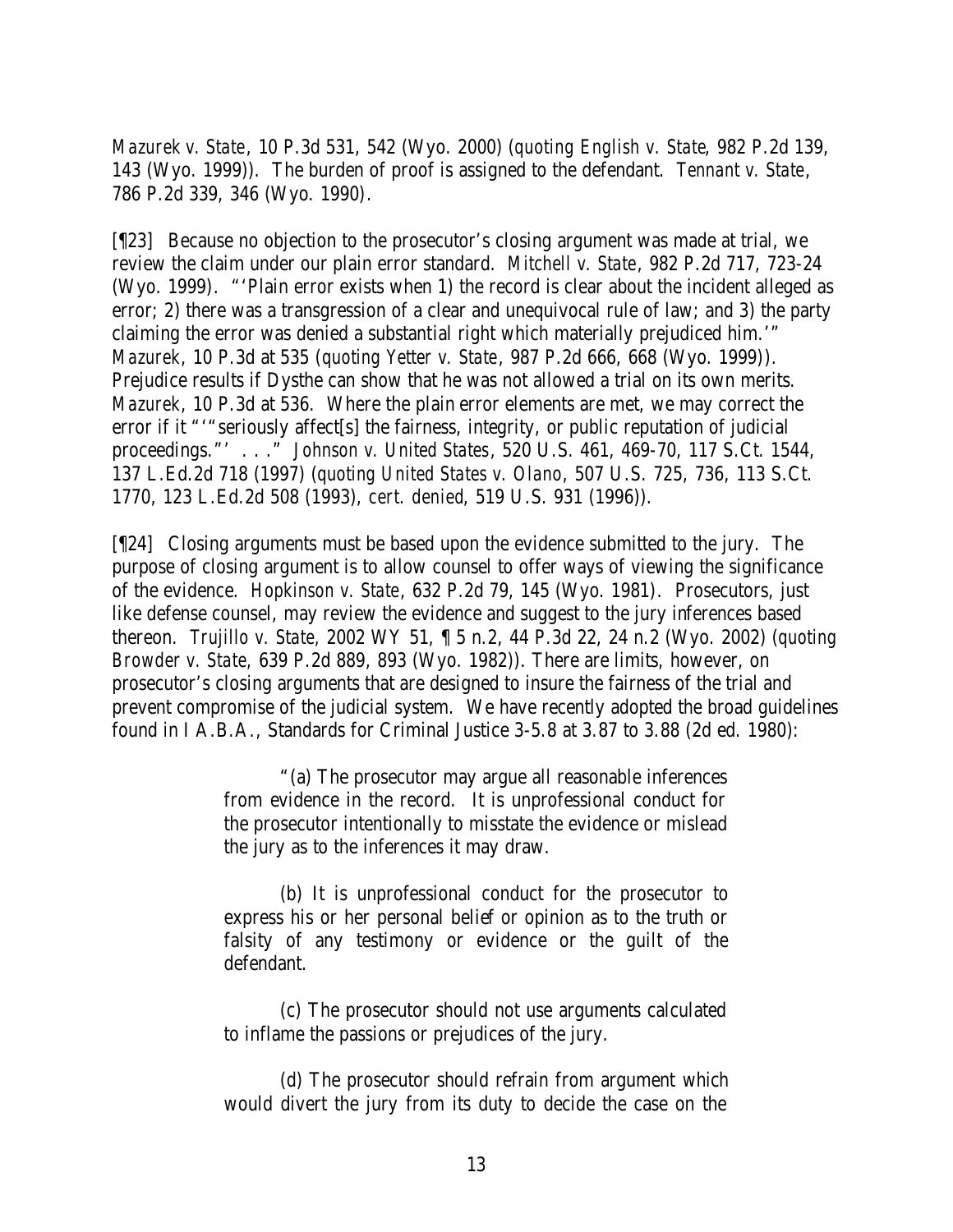evidence, by injecting issues broader than the guilt or innocence of the accused under the controlling law, or by making predictions of the consequences of the jury's verdict."

*Wilks v. State,* 2002 WY 100, ¶ 27, 49 P.3d 975, 986-87 (Wyo. 2002).

[¶25] Because the goal of the criminal justice system is the attainment of justice, the role of the prosecuting attorney differs from that of an advocate in a civil case. The prosecutor's special role has been described in *Berger v. United States*, 295 U.S. 78, 88, 55 S.Ct. 629, 79 L.Ed. 1314 (1935):

> The [prosecutor] is the representative not of an ordinary party to a controversy, but of a sovereignty whose obligation to govern impartially is as compelling as its obligation to govern at all; and whose interest, therefore, in a criminal prosecution is not that it shall win a case, but that justice shall be done. As such, he is in a peculiar and very definite sense the servant of the law, the twofold aim of which is that guilt shall not escape or innocence suffer. He may prosecute with earnestness and vigor—indeed, he should do so. But, while he may strike hard blows, he is not at liberty to strike foul ones. It is as much his duty to refrain from improper methods calculated to produce a wrongful conviction as it is to use every legitimate means to bring about a just one.

[¶26] The first element of the plain error standard is met as to the first allegation of prosecutorial misconduct in the instant case because the record clearly reveals the alleged misconduct. During closing argument, the prosecutor stated:

> So this is after, after all  $-$  after all of the evidence, a case about this Defendant making a very, very bad choice. And it is a case about him trying to avoid responsibility for that choice.

You can hold him responsible. And based on the evidence and the law, you must hold him responsible. You have given an oath to do that, to follow the law and listen to the evidence. I would ask that you follow your oath. You consider the evidence. You consider the law and you return a guilty verdict against the Defendant, Kilen Dysthe, for delivery of a controlled substance, cocaine.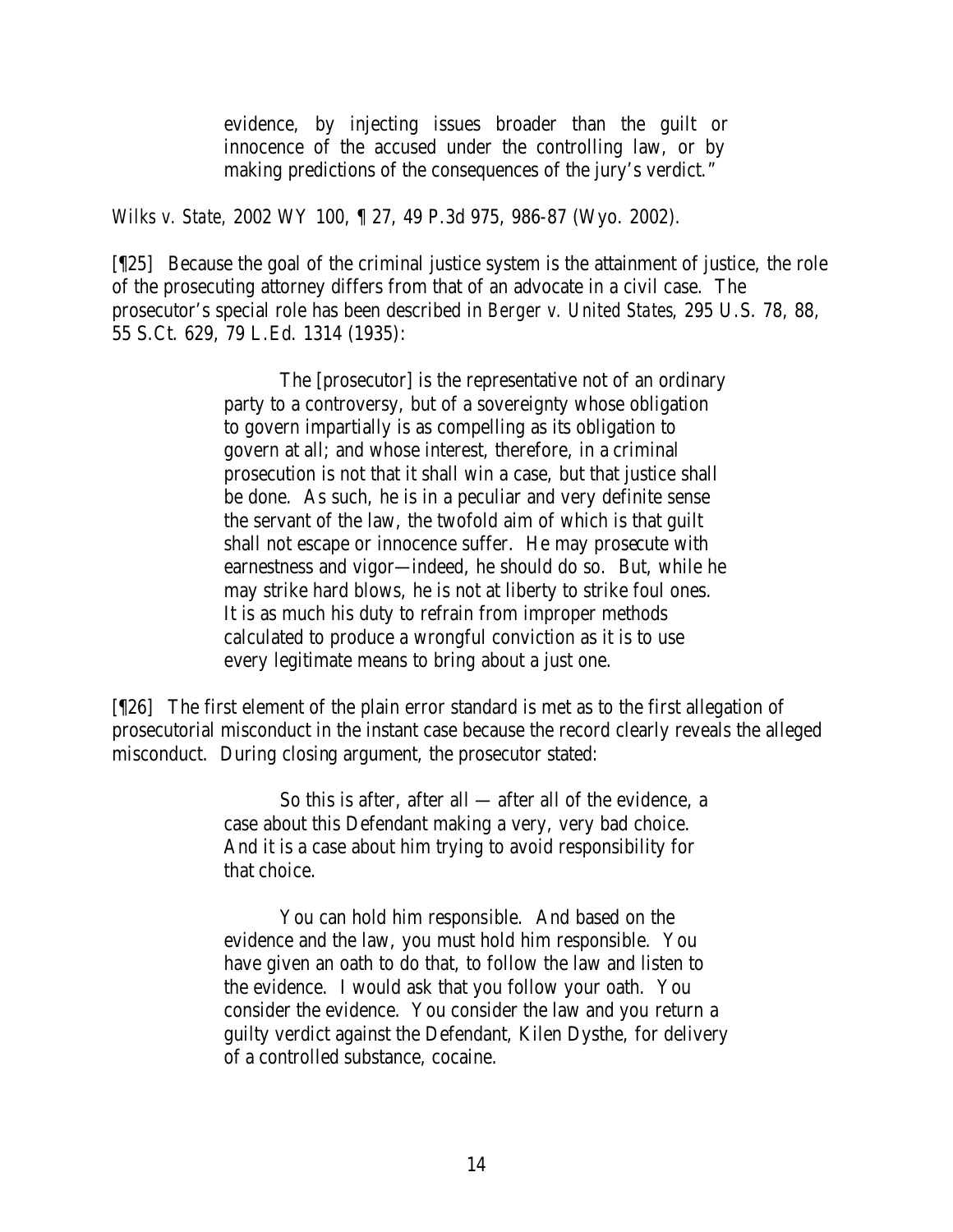[¶27] At first glance, it might appear that the second element of plain error analysis is also met. When a portion of the prosecutor's argument is taken out of context, it could be argued that the prosecutor told the jurors that the way to follow their oath was to "hold him responsible." Such would violate the clear and unequivocal rule of law that "[i]t is . . . improper for the prosecutor to state that the duty of the jury is to find the defendant guilty." *United States v. Sanchez*, 176 F.3d 1214, 1224 (9<sup>th</sup> Cir. 1999). But while we find the continued use of such arguments by prosecutors troublesome, we are unable to distinguish this argument, in context, from the one we recently found not to be prosecutorial misconduct in *Wilks*. 7

[¶28] Dysthe next argues that the prosecutor committed misconduct by vouching for the credibility of witnesses. Referring to the State's witnesses, the prosecutor said:

> These witnesses, despite the fact that they are users, were credible. They were very credible. They were more credible because of the very fact that they have a relationship with this Defendant. More credible because, if you couldn't tell, I certainly could; they didn't like me asking them questions. They didn't want to be telling me anything.

The prosecutor also stated that he worked with the investigators on the case and he could "guarantee" that their investigations were not "arbitrary." He told the jury that the witnesses had no reason to lie.

[¶29] "It is improper for the prosecuting attorney, even in responding to defense arguments, to personally vouch for the credibility of the state's witnesses." *Lane v. State*, 12 P.3d 1057, 1065 (Wyo. 2000). The rationale for this rule has been stated as follows:

> "When the prosecutor asserts his credibility or personal belief, an additional factor is injected into the case. This additional factor is that counsel may be perceived by the jury as an authority whose opinion carries greater weight than their

There is no triumph greater than the ascertainment of the truth. That's your job. Do your duty, please, and find the Defendant guilty of First Degree Murder."

<sup>7</sup> The prosecutor's argument in *Wilks* was:

<sup>&</sup>quot;Read the law. Please follow the law. It's all there for you. I don't want you to twist it. I don't want you to turn it. Just read it as it is and apply the facts to the law.

*Wilks*, 2002 WY 100, ¶ 28, 49 P.3d at 987. *See also Hart v. State*, 2003 WY 12, ¶ 14, 62 P.3d 566 (Wyo. 2003).